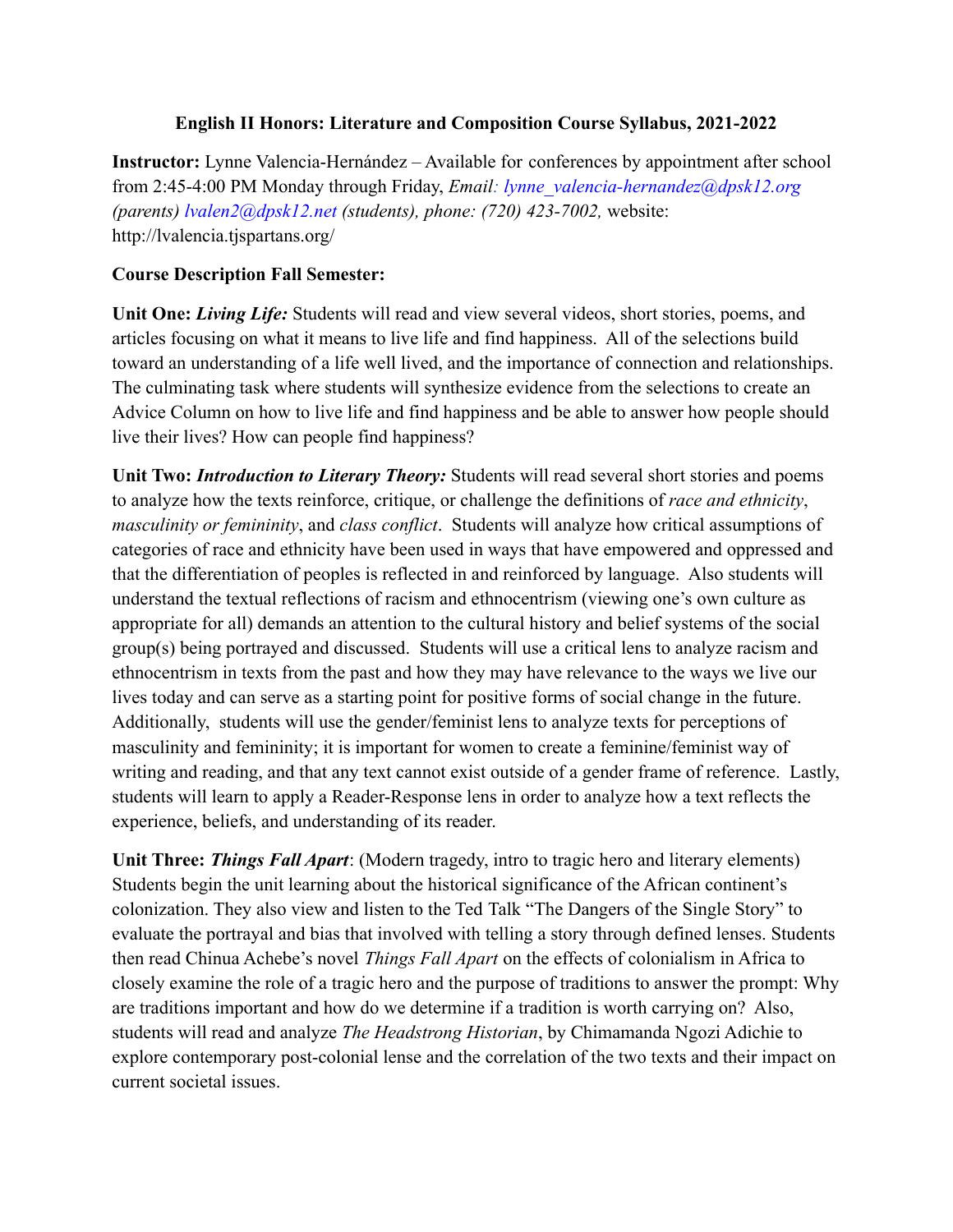## **Spring Semester:**

**Unit Four: Digital Storytelling:** A digital story is a multimodal narrative that combines photographs, video, animation, sound, music, text, and often a narrative voice. Students will use the 7 elements of a digital story: Point of View, Dramatic Question, Emotional, The Power of the Soundtrack, Economy of Language, and Pacing. Students will create a digital story that narrates their own experience living through the COVID 19 Pandemic. They will answer *what has been lost? What has been learned? What has changed?*

**Unit Five: Atrocities and Remembrances:** (Bridge to impact of historical tragedy on literature, genre study: graphic novel) Students read Art Spiegelman's graphic novels *Maus* to answer: to answer: What kinds of captivity and freedom does the author explore in *Maus*. What stifles or prevents people from being completely free? How do they circumvent and defy the rules imposed on them and attempt to live ordinary lives despite revolution and war? Students will also analyze literary nonfiction, fiction, speeches, visual sources, and selections of art and music to more deeply understand historic atrocities as well as the relationship between responsibility and human tragedy.

# **Supplies needed:**

- Composition Notebook (black and white marbled)
- Binder w/dividers
- Notebook paper
- pens/pencils (pen is preferred); red pen (or other color for editing); highlighters
- Headphones (earbuds)

**Google Apps for Education Use:** For many of your assignments, you will need to use Google's suite of Apps for Education and or Schoology. Denver Public Schools utilizes Google's suite as they ensure your privacy and protect personal information as required by the Federal law. While I understand that some students may not have Internet access at home, all online assignments will be given several days to complete. If you know you will have issues, plan ahead to come in at lunch or before/after school to use one of the classroom laptops, the Shield Center, or the school library.

**Make-Up Work/Late Work:** It is expected that students complete homework on time and individually, unless the assignment is explicitly to be done in pairs or groups. LATE WORK will be penalized 25% for each day it is late and will not be accepted after 3 days from any student for any reason with the exception of excused absences, IEPs, and 504s. To reward self advocacy, students can recover up to 90% of graded work that has been docked for lateness by coming into office hours and making teacher- suggested revisions. If a student has an excused absence, it is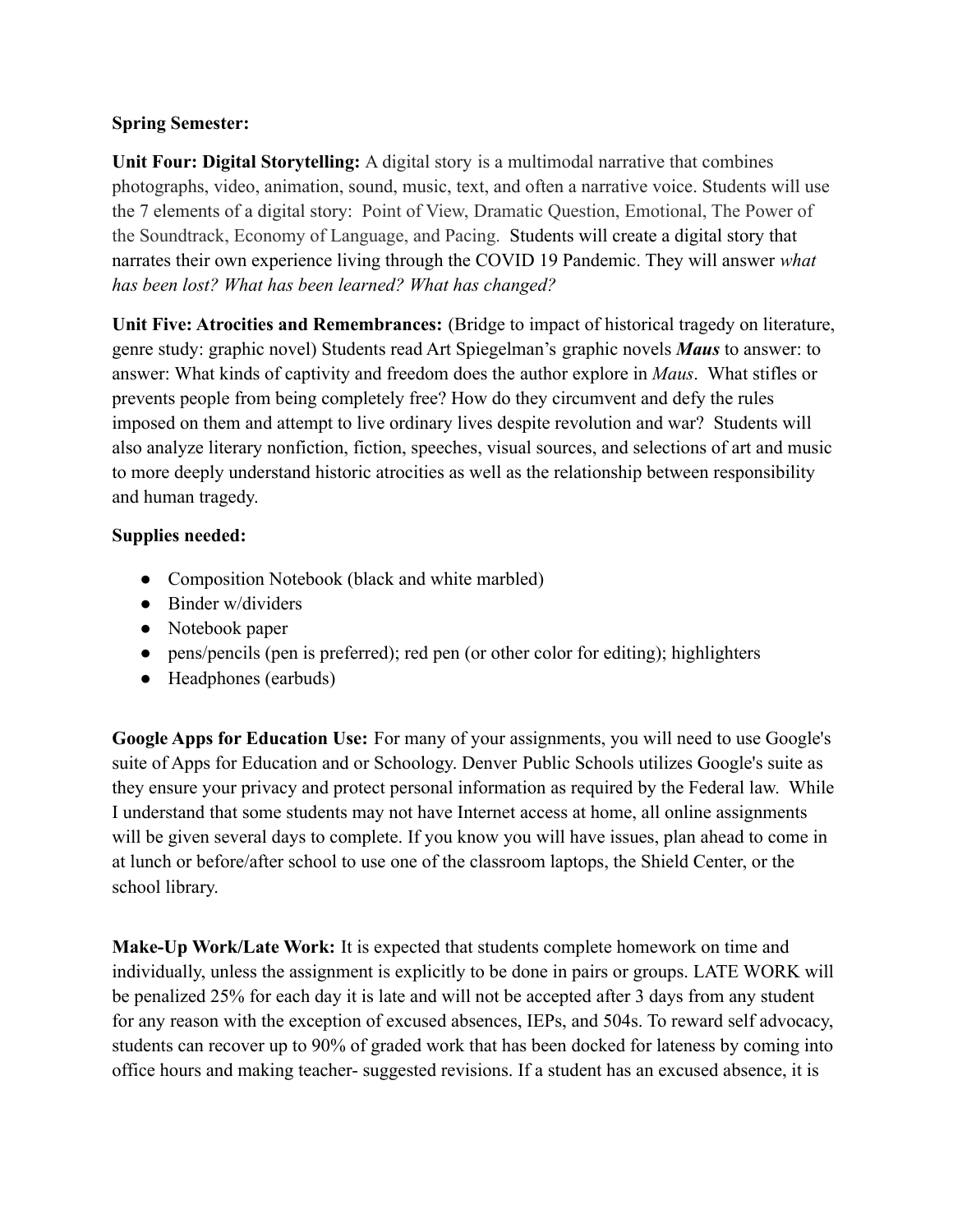the student's responsibility to get any missing assignments and turn them in within the 48 hours allotted by school policy.

### **Grading and Turning in Work**

Grades will be determined based on your ability to meet Common Core State Standards in Reading, Writing, Speaking, and Listening. We will be using what is known as *Standards Based Grading* — which is to say that students will have the opportunity to complete an assignment as many times as necessary in order to reach mastery of those given standards.

The gradebook is divided into two categories: Practice and Standards. Standards grades are for work that is graded for proficiency on the Common Core academic standards, and makes up 75% of your overall grade. Practice grades are for assignments that help you practice necessary skills, and make up 25% of the overall grade.

We want you to succeed, and of course, to pass. However, the skills you will be learning and refining in this course will require you to try, and maybe even fail, multiple times before you master any of them. Therefore, Unit Assessments tied to priority standards will be required to "make up" if not turned in. These Unit Assessments must be turned in AT LEAST TWO WEEKS before the end of the semester. Students will be able to turn in all of their "Practice" assignments at the end of each unit. You should work with your teacher to come up with a plan to make up specific assignments that show you moving toward proficiency on the priority standards. Please do not simply complete a bunch of past assignments and expect them to automatically improve your grade. Grading is no longer a "points game" but based on students' proficiency with the Language Arts skills.

**\*GETTING EXTRA HELP\*:** Not turning in an assignment and/or assignment because you did not understand it is never an excuse in our class. This is because we are here to help you succeed. If you are struggling with an assignment, an idea or concept, inspiration, or whatever it is that is limiting your ability to become a successful student in this course, we will help you. We are willing to help during lunch or after school to ensure that you receive the support you need. However, it is your responsibility to come to us if you need help with something. We are all human, and by nature imperfect. If you need help, please reach out.

| <b>Standards Based Grading Proficiency Bands</b> |             |  |
|--------------------------------------------------|-------------|--|
| <b>Exceeds Expectations</b>                      | <b>100%</b> |  |
| <b>Meets Expectations</b>                        | 85%         |  |
| <b>Approaching Expectations</b>                  | 75%         |  |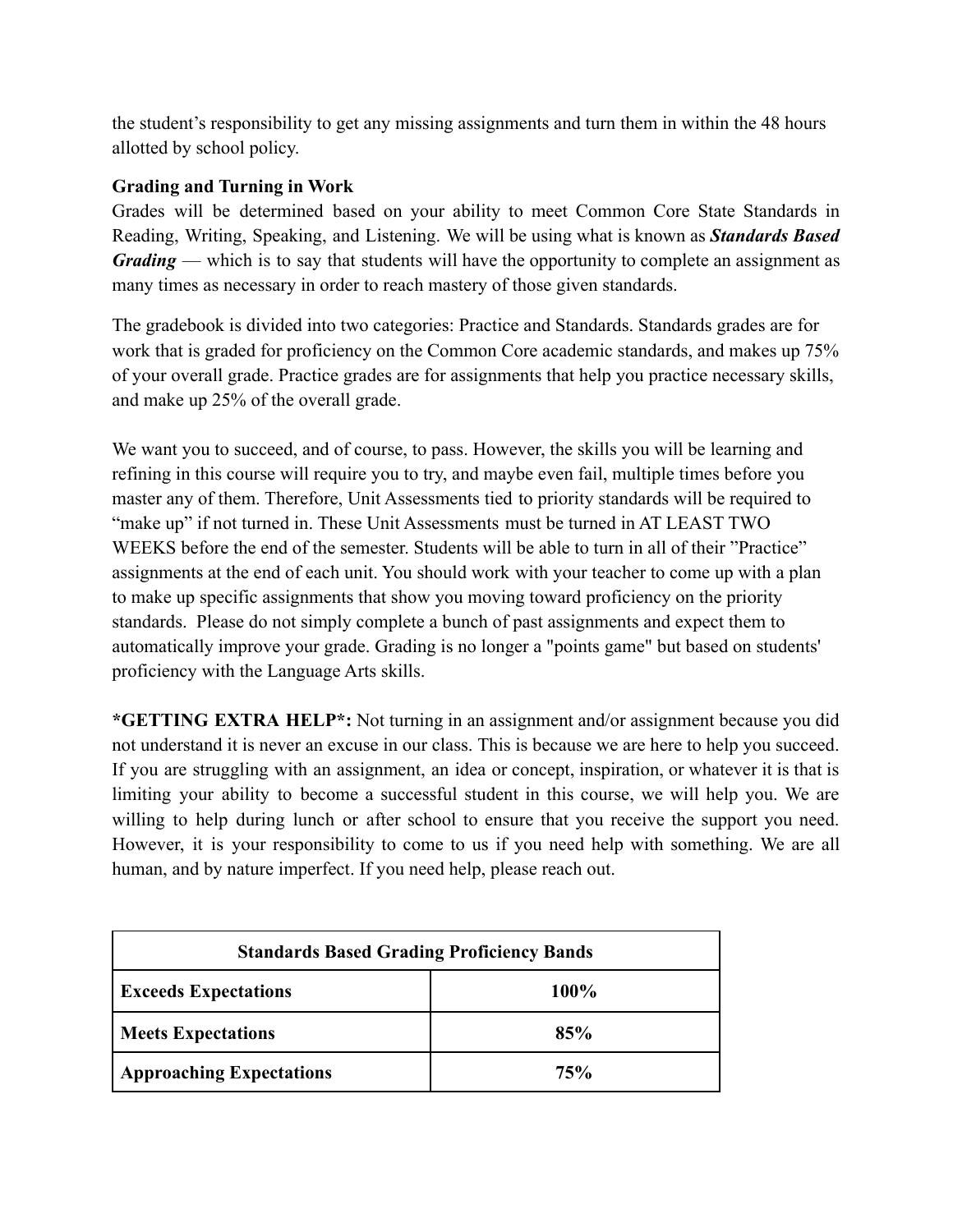| <b>Partially Meet Expectations</b> | 65% |
|------------------------------------|-----|
| Attempted/Incomplete               | 55% |
| <b>MISSING</b>                     | 45% |

**Plagiarism and cheating:** Unless specifically instructed to work in groups or pairs, work is to be done individually. Work that is copied from another student or source is considered plagiarized and students will receive no credit, and possibly a referral for disciplinary action. This includes copying work from other classes. Please see the student handbook for more specific information.

**Tests/Quizzes:** When given, tests and quizzes are directly related to the content we are covering and are almost always announced at least one day in advance.

**Grades:** All homework, projects, written work, and tests are assigned a point value and placed in either the Process, Product, or Final Exam category. Each category is calculated at a different weight (Process 25%, Product 75%) which then is combined for a final grade in the course.

**Checking grades/progress:** Parents/guardians and students are strongly encouraged to monitor academic progress and grades. Schoology and Infinite Campus are a computer-based grade, attendance, and behavior tracking system and is the easiest and most thorough resource for keeping up to date with grades.

**Attendance:** Attendance in class is extremely important. School policy is followed for attendance.

**Tardies:** Students are expected to be in the classroom prepared to study when the bell rings. The accumulation of tardies in any classes will quickly add up to disciplinary action, including lunch detentions and possible in-school or out-of- school suspension.

**Cell phones and other electronic devices:** Thomas Jefferson High School has a strict policy against the use of cell phones, music players, or video game devices. Cell phones are expected to be put away and on silent once a student enters the classroom. We may make use of smartphones and chrome books during class at the discretion of the teacher.